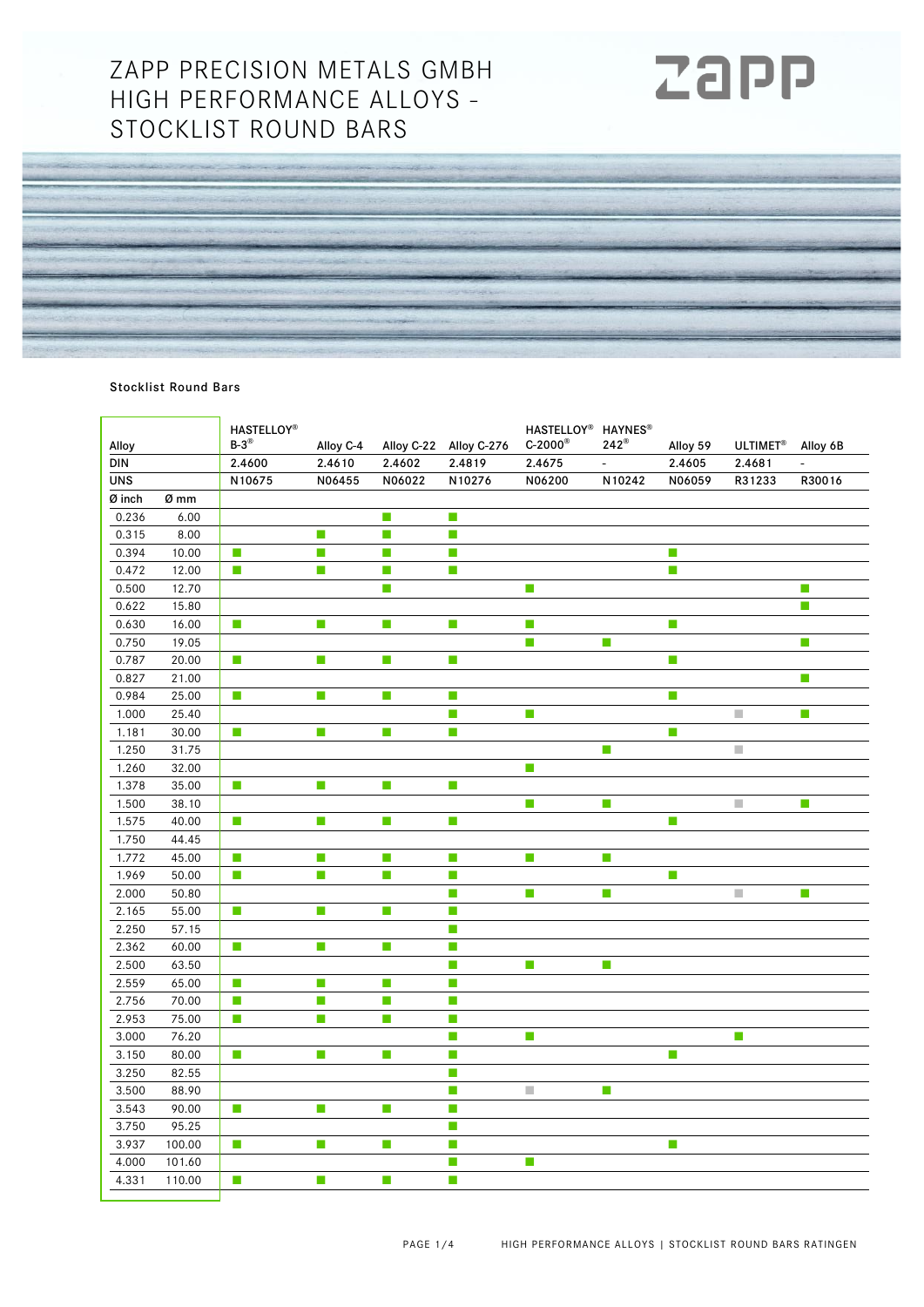| Alloy      |        | <b>HASTELLOY®</b><br>$B-3^{\circledR}$ | Alloy C-4 | Alloy C-22 | Alloy C-276                 | HASTELLOY <sup>®</sup> HAYNES <sup>®</sup><br>$C-2000$ ® | $242^{\circledR}$ | Alloy 59 | <b>ULTIMET®</b> | Alloy 6B |
|------------|--------|----------------------------------------|-----------|------------|-----------------------------|----------------------------------------------------------|-------------------|----------|-----------------|----------|
| DIN        |        | 2.4600                                 | 2.4610    | 2.4602     | 2.4819                      | 2.4675                                                   | $\frac{1}{2}$     | 2.4605   | 2.4681          |          |
| <b>UNS</b> |        | N10675                                 | N06455    | N06022     | N10276                      | N06200                                                   | N10242            | N06059   | R31233          | R30016   |
| Ø inch     | Ø mm   |                                        |           |            |                             |                                                          |                   |          |                 |          |
| 4.500      | 114.30 |                                        |           |            |                             | T.                                                       |                   |          | T.              |          |
| 4.528      | 115.00 |                                        |           |            | T.                          |                                                          |                   |          |                 |          |
| 4.724      | 120.00 | T.                                     | T.        | T.         | $\mathcal{C}^{\mathcal{A}}$ |                                                          |                   |          |                 |          |
| 4.750      | 120.65 |                                        |           |            |                             |                                                          |                   |          |                 |          |
| 5.000      | 127.00 |                                        |           |            | T.                          | T.                                                       |                   |          |                 |          |
| 5.118      | 130.00 | $\mathcal{C}^{\mathcal{A}}$            | m,        | m,         | m,                          |                                                          |                   |          |                 |          |
| 5.500      | 139.70 |                                        |           |            |                             |                                                          |                   |          |                 |          |
| 5.512      | 140.00 |                                        | T.        | П          | T.                          |                                                          |                   |          |                 |          |
| 5.906      | 150.00 | $\overline{\phantom{a}}$               | m.        | П          | T.                          |                                                          |                   |          |                 |          |
| 6.000      | 152.40 |                                        |           |            | T.                          | m.                                                       |                   |          | n.              |          |
| 6.299      | 160.00 |                                        | T.        | m,         | T.                          |                                                          |                   |          |                 |          |
| 6.496      | 165.00 | П                                      | m,        | m,         | T.                          |                                                          | T.                |          |                 |          |
| 6.500      | 165.10 |                                        |           |            | m.                          |                                                          |                   |          |                 |          |
| 6.693      | 170.00 |                                        | T.        | T.         |                             |                                                          |                   |          |                 |          |
| 7.000      | 177.80 |                                        |           |            | T.                          |                                                          |                   |          |                 |          |
| 7.008      | 178.00 |                                        |           |            |                             | П                                                        |                   |          |                 |          |
| 7.087      | 180.00 | $\mathcal{C}^{\mathcal{A}}$            | T.        | П          | $\mathbb{R}^n$              |                                                          |                   |          |                 |          |
| 7.480      | 190.00 |                                        |           |            | $\mathcal{L}_{\mathcal{A}}$ |                                                          |                   |          |                 |          |
| 7.500      | 190.50 |                                        |           |            | $\mathbb{R}^n$              |                                                          |                   |          |                 |          |
| 8.000      | 203.20 | m.                                     | m,        | T.         | $\mathcal{L}_{\mathcal{A}}$ | m.                                                       |                   |          |                 |          |
| 8.661      | 220.00 | T.                                     | T.        | T.         | П                           |                                                          |                   |          |                 |          |
| 9.055      | 230.00 |                                        |           |            | П                           |                                                          |                   |          |                 |          |
| 9.449      | 240.00 |                                        |           | П          | $\mathcal{L}_{\mathcal{A}}$ |                                                          |                   |          |                 |          |
| 9.843      | 250.00 |                                        | T.        |            |                             |                                                          |                   |          |                 |          |
| 10.000     | 254.00 |                                        |           |            | $\mathcal{L}_{\mathcal{A}}$ |                                                          |                   |          |                 |          |
| 10.236     | 260.00 |                                        |           | T.         | $\mathcal{L}_{\mathcal{A}}$ |                                                          |                   |          |                 |          |
| 11.024     | 280.00 |                                        | T.        | П          | $\mathcal{C}^{\mathcal{A}}$ |                                                          |                   |          |                 |          |
| 11.417     | 290.00 |                                        |           |            | $\mathcal{L}_{\mathcal{A}}$ |                                                          |                   |          |                 |          |
| 12.205     | 310.00 |                                        | T.        | T.         | $\mathcal{L}_{\mathcal{A}}$ |                                                          |                   |          |                 |          |
| 12.992     | 330.00 |                                        |           |            | T.                          |                                                          |                   |          |                 |          |
| 13.780     | 350.00 |                                        | T.        |            |                             |                                                          |                   |          |                 |          |
| 14.173     | 360.00 |                                        |           |            | T.                          |                                                          |                   |          |                 |          |
|            |        |                                        |           |            |                             |                                                          |                   |          |                 |          |

® HASTELLOY is a registered trademark of our contracted manufacturer HAYNES International, Inc., Kokomo, Indiana, U.S.A.

■ Available from stock in Unna (GER)

■ Available from stock in Gurnee, IL

■ Available from mill stock (GER)

\_ Other alloys and dimensions on request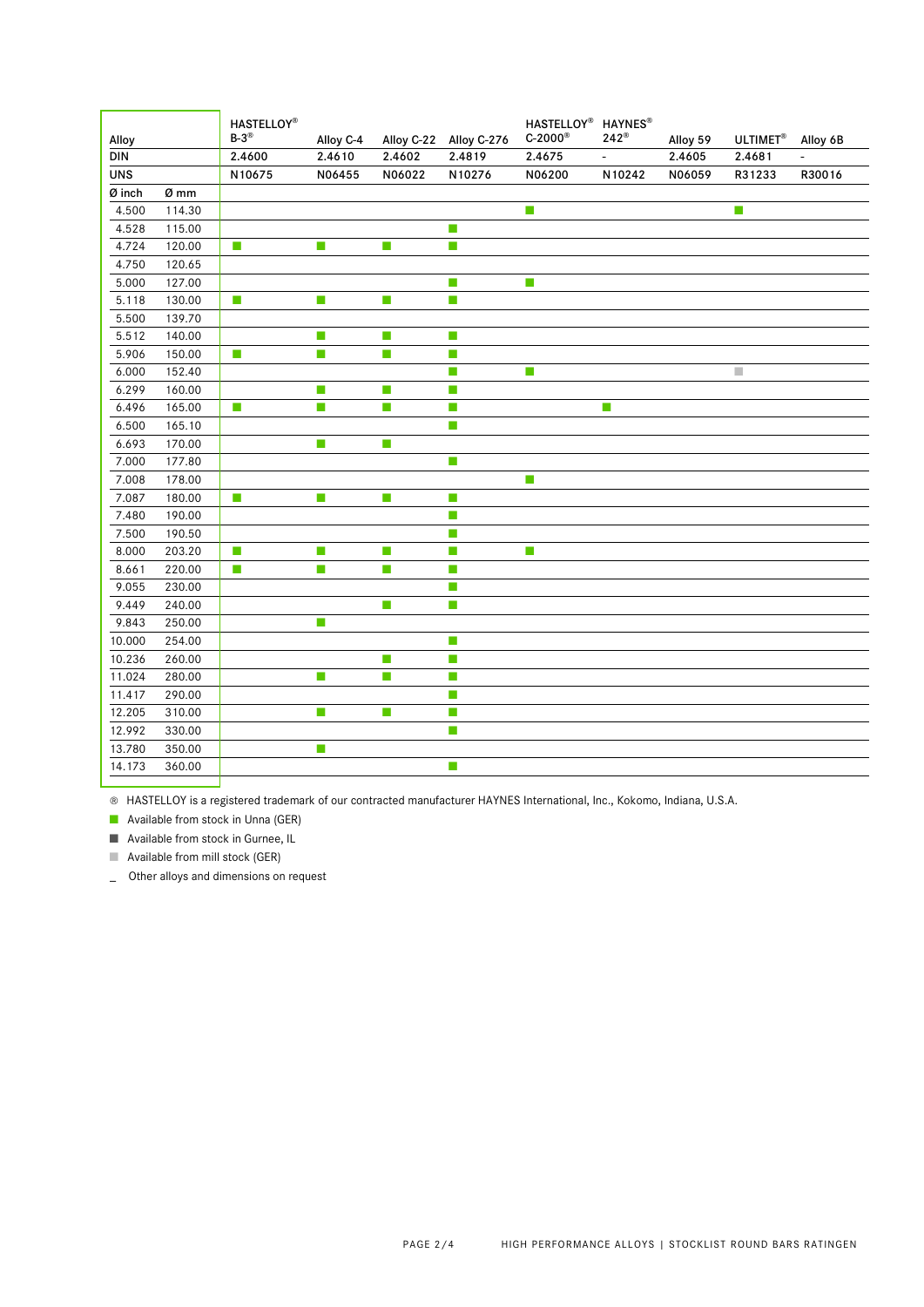## **Zapp**

| Alloy<br><b>DIN</b> |                  | Alloy 20<br>2.4660          | Alloy 201<br>2.4068         | Alloy 400<br>2.4360         | Alloy K-500<br>2.4375       | Alloy 600<br>2.4816         | Alloy 601<br>2.4851         | Alloy 625<br>2.4856     | Alloy 718<br>2.4668         | Alloy 825<br>2.4858 |
|---------------------|------------------|-----------------------------|-----------------------------|-----------------------------|-----------------------------|-----------------------------|-----------------------------|-------------------------|-----------------------------|---------------------|
| <b>UNS</b>          |                  | N08020                      | N08810                      | N04400                      | N05500                      | N06600                      | N06601                      | N06625                  | N07718                      | N08825              |
| Ø inch              | Ø mm             |                             |                             |                             |                             |                             |                             |                         |                             |                     |
| 0.236               | 6.00             |                             |                             |                             |                             | $\Box$                      |                             |                         |                             |                     |
| 0.315               | 8.00             |                             | ш                           |                             |                             | П                           | п                           |                         |                             |                     |
| 0.394               | 10.00            |                             | m,                          | $\mathcal{L}_{\mathcal{A}}$ |                             | П                           | $\mathcal{L}_{\mathcal{A}}$ |                         |                             |                     |
| 0.472               | 12.00            |                             | $\mathbb{R}^n$              | $\mathcal{C}_{\mathcal{A}}$ | $\mathcal{L}_{\mathcal{A}}$ | T.                          | ×,                          | H                       |                             |                     |
| 0.500               | 12.70            |                             |                             |                             |                             |                             |                             |                         | H,                          |                     |
| 0.630               | 16.00            |                             | $\mathcal{L}_{\mathcal{A}}$ | $\mathcal{C}_{\mathcal{A}}$ | $\mathcal{C}^{\mathcal{A}}$ | П                           |                             | I.                      | $\mathcal{C}_{\mathcal{A}}$ |                     |
| 0.750               | 19.05            | $\mathcal{C}^{\mathcal{A}}$ |                             |                             |                             |                             |                             |                         |                             | П                   |
| 0.787               | 20.00            |                             | T.                          | $\mathcal{C}_{\mathcal{A}}$ | $\mathcal{C}$               | <b>I</b>                    | $\mathcal{L}_{\mathcal{A}}$ | П                       | $\Box$                      | П                   |
| 0.984               | 25.00            |                             | T.                          | $\Box$                      | $\mathcal{L}_{\mathcal{A}}$ | $\Box$                      | ×.                          | $\overline{\mathbb{R}}$ | $\mathcal{C}^{\mathcal{A}}$ |                     |
| 1.000               | 25.40            | $\mathbb{R}^n$              |                             |                             |                             |                             |                             |                         |                             | T.                  |
| 1.181               | 30.00            |                             | T.                          | m,                          | $\mathcal{L}_{\mathcal{A}}$ | П                           | $\overline{\phantom{a}}$    | П                       | П                           | T.                  |
| 1.250               | 31.75            | $\mathcal{L}_{\mathcal{A}}$ |                             |                             |                             |                             |                             |                         | $\mathcal{L}_{\mathcal{A}}$ |                     |
| 1.378               | 35.00            |                             | П                           | $\mathcal{C}$               | $\mathcal{L}_{\mathcal{A}}$ | П                           |                             | I.                      | П                           |                     |
| 1.500               | 38.10            | $\mathcal{L}_{\mathcal{A}}$ |                             |                             |                             |                             |                             |                         | $\mathcal{L}_{\mathcal{A}}$ |                     |
| 1.575               | 40.00            |                             | п                           | m,                          | m,                          | П                           | $\mathcal{L}_{\mathcal{A}}$ | П                       | m,                          | T.                  |
| 1.750               | 44.45            |                             |                             |                             |                             |                             |                             |                         |                             |                     |
| 1.772               | 45.00            | m,                          | T.                          | T.                          | m,                          | П                           | $\mathcal{L}_{\mathcal{A}}$ | П                       | T.                          |                     |
| 1.969               | 50.00            | $\mathcal{C}^{\mathcal{C}}$ | m,                          | m,                          | T.                          | П                           | $\mathcal{L}_{\mathcal{A}}$ | П                       | $\mathcal{C}_{\mathcal{A}}$ | T.<br>П             |
| 2.000<br>2.165      | 50.80<br>55.00   |                             |                             | $\Box$                      | $\mathcal{C}^{\mathcal{A}}$ | П                           |                             | П                       | $\Box$                      |                     |
| 2.250               | 57.15            |                             |                             |                             |                             |                             |                             |                         |                             |                     |
| 2.362               | 60.00            | $\mathcal{L}_{\mathcal{A}}$ | T.                          | $\mathcal{C}_{\mathcal{A}}$ | $\mathcal{L}_{\mathcal{A}}$ | <b>I</b>                    | $\mathcal{L}_{\mathcal{A}}$ | $\mathbb{Z}^2$          | $\Box$                      | m.                  |
| 2.374               | 60,30            |                             |                             |                             |                             |                             |                             |                         |                             |                     |
| 2.500               | 63.50            |                             |                             |                             |                             |                             |                             |                         |                             |                     |
| 2.559               | 65.00            |                             |                             | $\mathcal{L}_{\mathcal{A}}$ | $\mathcal{L}_{\mathcal{A}}$ |                             |                             | u                       | $\mathcal{C}$               |                     |
| 2.756               | 70.00            | $\mathcal{L}_{\mathcal{A}}$ | П                           | $\mathcal{C}_{\mathcal{A}}$ | $\mathcal{L}_{\mathcal{A}}$ | m,                          |                             | I.                      | $\mathcal{C}$               |                     |
| 2.953               | 75.00            |                             |                             | $\mathcal{C}_{\mathcal{A}}$ | $\mathcal{L}_{\mathcal{A}}$ |                             |                             | H                       | $\mathcal{L}_{\mathcal{A}}$ |                     |
| 3.000               | 76.20            | $\mathbb{R}^n$              |                             |                             |                             |                             |                             |                         |                             |                     |
| 3.150               | 80.00            |                             | П                           | $\mathcal{C}_{\mathcal{A}}$ | $\mathcal{L}_{\mathcal{A}}$ | <b>I</b>                    | $\mathcal{L}_{\mathcal{A}}$ | T.                      | $\Box$                      |                     |
| 3.250               | 82.55            |                             |                             |                             |                             |                             |                             |                         |                             | T.                  |
| 3.252               | 82.60            | $\mathbb{R}^n$              |                             |                             |                             |                             |                             |                         |                             | T.                  |
| 3.347               | 85.00            |                             |                             | $\mathcal{C}_{\mathcal{A}}$ | o.                          |                             |                             | I.                      |                             |                     |
| 3.500               | 88.90            | $\mathcal{L}_{\mathcal{A}}$ |                             |                             |                             |                             |                             |                         |                             |                     |
| 3.543               | 90.00            |                             | $\mathcal{L}_{\mathcal{A}}$ | $\mathcal{C}$               | $\mathcal{L}_{\mathcal{A}}$ | $\mathbb{R}^n$              |                             | $\Box$                  | $\mathcal{C}$               |                     |
| 3.740               | 95.00            |                             |                             | $\mathcal{L}_{\mathcal{A}}$ | $\mathcal{L}_{\mathcal{A}}$ |                             |                             |                         |                             |                     |
| 3.750               | 95.25            |                             |                             |                             |                             |                             |                             |                         |                             |                     |
| 3.937               | 100.00           |                             | П                           | $\Box$                      | $\mathcal{L}_{\mathcal{A}}$ | $\Box$                      | $\mathcal{L}_{\mathcal{A}}$ | $\Box$                  | $\mathbb{Z}$                | Т.                  |
| 4.000               | 101.60           | $\mathcal{L}_{\mathcal{A}}$ |                             |                             |                             |                             |                             |                         |                             | П                   |
| 4.331               | 110.00           | T.                          |                             | m.                          |                             | $\mathcal{L}_{\mathcal{A}}$ |                             | П                       |                             | Т.                  |
| 4.500               | 114.30           | $\mathcal{L}_{\mathcal{A}}$ |                             |                             |                             |                             |                             |                         |                             |                     |
| 4.528               | 115.00           |                             | ш                           | $\Box$                      | $\mathcal{L}_{\mathcal{A}}$ |                             |                             | W                       | LЦ.                         |                     |
| 4.724               | 120.00           | $\mathbb{R}^n$              |                             | $\mathcal{L}_{\mathcal{A}}$ | $\mathbb{Z}^2$              | $\Box$                      |                             | П                       |                             | T.                  |
| 4.750               | 120.65           |                             |                             |                             |                             |                             |                             |                         |                             |                     |
| 5.000<br>5.118      | 127.00<br>130.00 | П                           |                             |                             |                             |                             |                             |                         |                             |                     |
|                     |                  | $\mathcal{L}_{\mathcal{A}}$ | $\mathcal{L}_{\mathcal{A}}$ | H,                          | $\mathcal{L}_{\mathcal{A}}$ | П                           | $\mathcal{L}_{\mathcal{A}}$ | V.                      | $\Box$                      |                     |
| 5.500<br>5.512      | 139.70<br>140.00 | T.                          |                             | m,                          | $\mathcal{L}_{\mathcal{A}}$ | T.                          |                             | П                       |                             | T.                  |
| 5.906               | 150.00           |                             |                             | $\mathcal{C}_{\mathcal{A}}$ |                             | o.                          |                             | H                       |                             | T.                  |
| 6.000               | 152.40           | $\mathbb{R}^n$              |                             |                             |                             |                             |                             |                         |                             | T.                  |
| 6.102               | 155.00           | $\mathbb{R}^n$              |                             |                             |                             |                             |                             |                         |                             |                     |
| 6.299               | 160.00           |                             | П                           | m.                          | $\mathcal{L}_{\mathcal{A}}$ | Т.                          |                             | I.                      | m.                          |                     |
| 6.693               | 170.00           | T.                          |                             | П                           |                             | П                           |                             | П                       |                             |                     |
| 7.000               | 177.80           |                             |                             |                             |                             |                             |                             |                         |                             | T.                  |
| 7.087               | 180.00           | $\mathcal{L}_{\mathcal{A}}$ |                             | H,                          | $\mathcal{C}^{\mathcal{A}}$ | П                           |                             | V.                      | $\mathcal{C}$               |                     |
| 7.480               | 190.00           | $\mathcal{L}_{\mathcal{A}}$ |                             | $\mathcal{L}_{\mathcal{A}}$ |                             | $\mathcal{L}_{\mathcal{A}}$ |                             | П                       |                             |                     |
|                     |                  |                             |                             |                             |                             |                             |                             |                         |                             |                     |